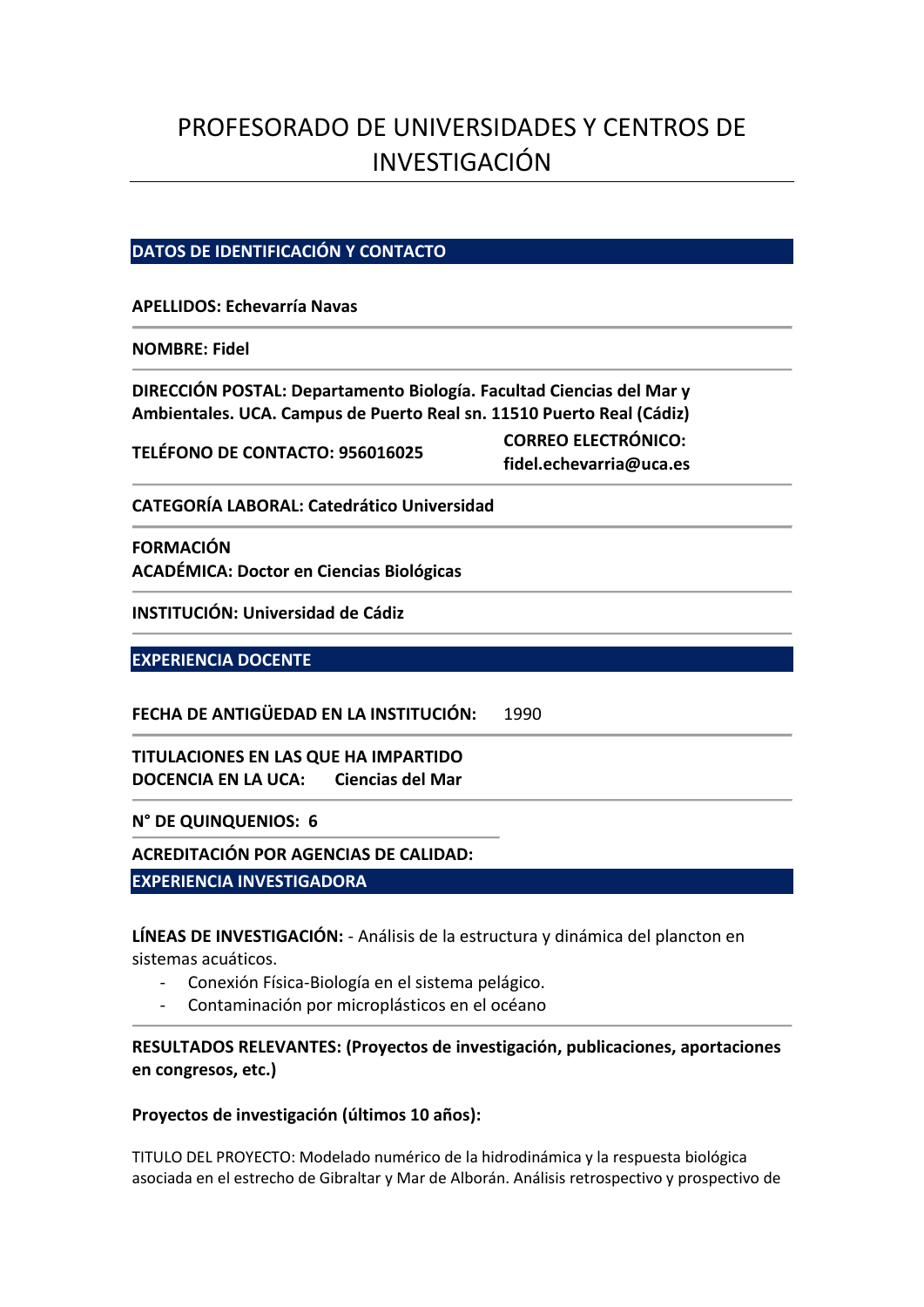posibles escenarios climáticos relevantes.

ENTIDAD FINANCIADORA: Ministerio de Ciencia e Innovación

ENTIDADES PARTICIPANTES: Universidad de Cádiz.

DURACIÓN, DESDE: 2009 HASTA: 2011.

INVESTIGADOR PRINCIPAL: Miguel Bruno Mejías (UCA).

TITULO DEL PROYECTO: Circumnavigation expedition Malaspina 2010: Global change and biodiversity exploration of the Global Ocean

ENTIDAD FINANCIADORA: Ministerio de Ciencia e Innovación . Convocatoria Consolider-Ingenio (CSD2008-00077)

ENTIDADES PARTICIPANTES: Universidad de Cádiz y 26 instituciones más.

DURACIÓN, DESDE: 2008 HASTA: 2013.

INVESTIGADOR PRINCIPAL: Carlos M Duarte Quesada (IMEDEA-CSIC).

TITULO DEL PROYECTO: Regulación ambiental e implicaciones tróficas de la liberación de aldehidos volátiles poliinsaturados ENTIDAD FINANCIADORA: Ministerio de Ciencia e Innovación ENTIDADES PARTICIPANTES: Universidad de Cádiz. DURACIÓN, DESDE: 2009 HASTA: 2011. INVESTIGADOR PRINCIPAL: Ana Bartual Magro (UCA).

TITULO DEL PROYECTO: Procesos de mesoescala y submesoescala en el Estrecho de Gibraltar: la conexión Trafalgar-Alborán (MEGAN).

ENTIDAD FINANCIADORA: Ministerio de Economía y Competitividad. Convocatoria Plan Nacional Retos de la Sociedad (CTM2013-49048-C2-1-R)

ENTIDADES PARTICIPANTES: Universidad de Cádiz, Instituto de Ciencias Marinas de Andalucía (CSIC).

DURACIÓN, DESDE: 2014 HASTA: 2017. INVESTIGADOR PRINCIPAL: Fidel Echevarría (UCA).

TITULO DEL PROYECTO: ENTRADAS, DISTRIBUCION Y ALMACENAMIENTO DE RESIDUOS PLASTICOS EN EL MAR MEDITERRANEO (MIDAS). ENTIDAD FINANCIADORA: Ministerio de Economía, Industria y Competitividad. Convocatoria Plan Nacional Retos de la Sociedad (CTM2016-77106-R) ENTIDADES PARTICIPANTES: Universidad de Cádiz. DURACIÓN, DESDE: 2017 HASTA: 2019. INVESTIGADOR PRINCIPAL: Andrés Cózar y Fidel Echevarría (UCA).

TITULO DEL PROYECTO: Reconstrucción histórica y tendencias futuras de la contaminación por plástico en el océano global (PLASTREND). ENTIDAD FINANCIADORA: Fundación BBVA ENTIDADES PARTICIPANTES: Universidad de Cádiz. DURACIÓN, DESDE: 2017 HASTA: 2019. INVESTIGADOR PRINCIPAL: Andrés Cózar (UCA).

TITULO DEL PROYECTO: Remote sensing for marine litter (RESMALI). ENTIDAD FINANCIADORA: Agencia Espacial Europea (ESA) ENTIDADES PARTICIPANTES: Universidad de Cádiz, AIRBUS, Ocean Cleanup, ARGANS. DURACIÓN, DESDE: 2017 HASTA: 2018. INVESTIGADOR PRINCIPAL: Andrés Cózar (UCA).

TITULO DEL PROYECTO: Innovative training for smart coastal management and sustainable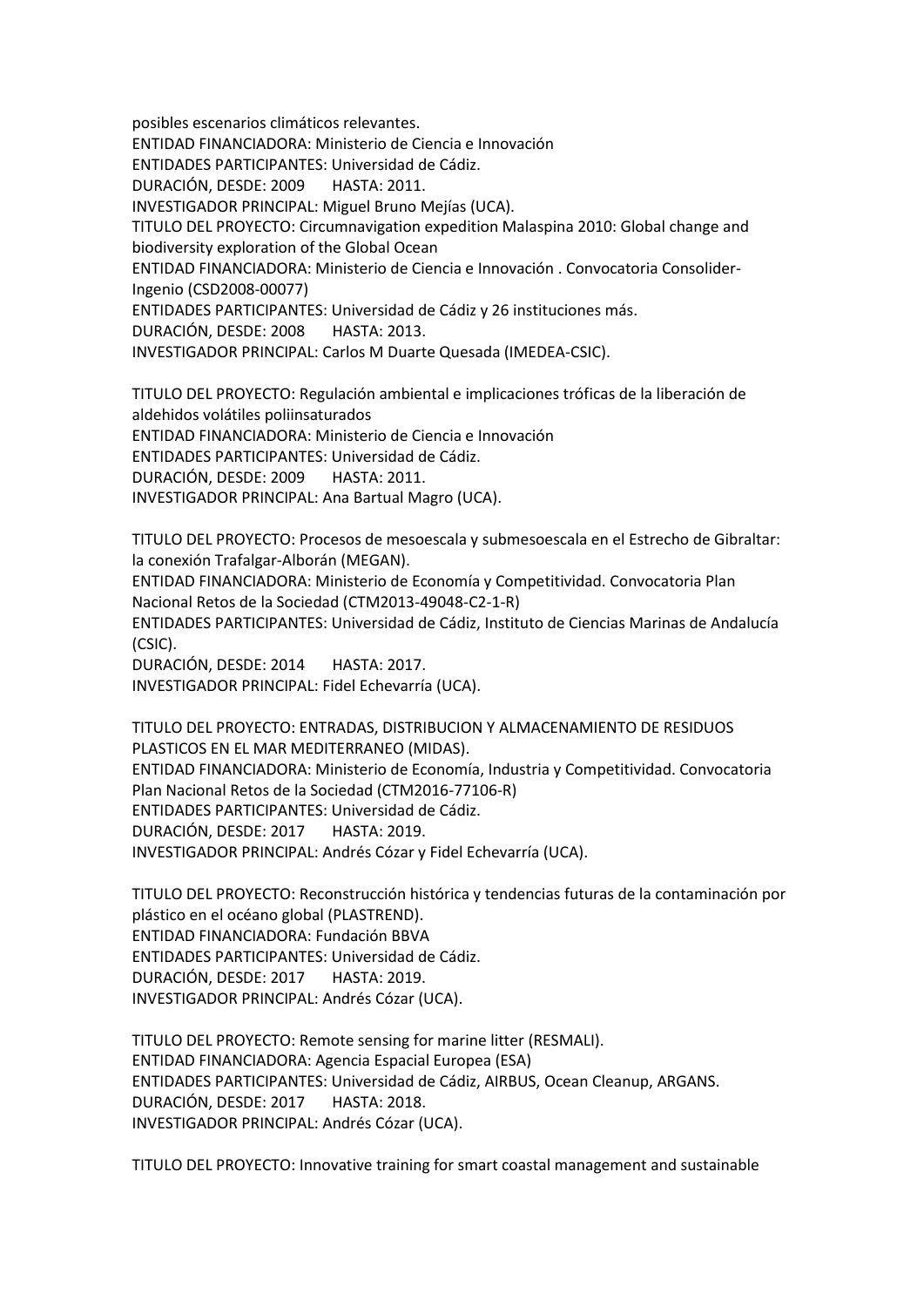blue growth (SCOLA-MAR).

ENTIDAD FINANCIADORA: UE Erasmus+ KA2 Capacity building in the field of higher education. ENTIDADES PARTICIPANTES: Universidad de Cádiz, Universidad de Venecia, Universidad de Bretaña Occidental, Universidad de Algarve, Universidad Abdelmalek Essaadi (Tánger), Universidad Choaib Doukali (El Jadida), Universidad Ibn Tofail (Kenitra), Universidad Mohamed V (Rabat).

DURACIÓN, DESDE: 2017 HASTA: 2019

INVESTIGADOR PRINCIPAL: Universidad coordinadora: UBO; Responsable en la UCA: Fidel Echevarría.

#### **Publicaciones relevantes (últimos 10 años):**

AUTORES: Macías, D., M. Bruno, **F. Echevarría**, A. Vázquez & C.M. García (2008) TITULO: Meteorologically induced mesoscale variability of the Northwestern Alboran Sea (southern Spain) and related biological patterns. REF. REVISTA/LIBRO: Estuarine, Coastal and Shelf Science 78(2): 250-266 DOI: 10.1016/j.ecss.2007.12.008

AUTORES: Cózar, A., C.M. García, J.A. Gálvez and **F. Echevarría** (2008) TITULO: Structuring pelagic trophic networks from the biomass size-spectra REF. REVISTA/LIBRO: Ecological modelling 215:314-324 DOI**:**10.1016/j.ecolmodel.2008.02.038

AUTORES: Macías, D., L. Lubián, **F. Echevarría**, E. Huertas & C.M. García (2008) TITULO: Chlorophyll maxima and water mass interfaces: tidally induced dynamics in the Strait of Gibraltar. REF. REVISTA/LIBRO: Deep Sea Research I 55: 832-846

DOI: 10.1016/j.dsr.2008.03.008

AUTORES: Reul, A., J. Rodríguez, F. Guerrero, N. González, J.M. Vargas, **F. Echevarría**, V. Rodríguez and F. Jiménez-Gómez (2008) TITULO: Distribution and size-biomass structure of nanophytoplankton in the Strait of Gibraltar REF. REVISTA/LIBRO: Aquatic Microbial Ecology 52(3): 253-262 DOI: 10.3354/ame01217

AUTORES: García, C.M., **F. Echevarría**, D. Macías (2009) TITULO: Acoplamiento entre procesos hidrodinámicos y biológicos en el Estrecho de Gibraltar. REF. REVISTA/LIBRO: Capítulo 4. Tomo XXIX: Ecología II. Pag 111-160. Proyecto Andalucía. Publicaciones Comunitarias. ISBN 978-84-933178-2-9

AUTORES: Macías, D., G. Navarro, A. Bartual, **F. Echevarría** y I.E. Huertas (2009) TITULO: Primary production in the Strait of Gibraltar: carbon fixation rates in relation to hydrodynamics and phytoplankton dynamics. REF. REVISTA/LIBRO: Estuarine, Coastal and Shelf Science 83: 197-210. DOI: **10.1016/j.ecss.2009.03.032**

AUTORES: **F. Echevarría,** L. Zabala, A. Corzo, G. Navarro, L. Prieto and D. Macías. 2009. TITULO: Spatial distribution of autotrophic picoplankton in relation to physical forcings: the Gulf of Cádiz, Strait of Gibraltar and Alborán Sea case study.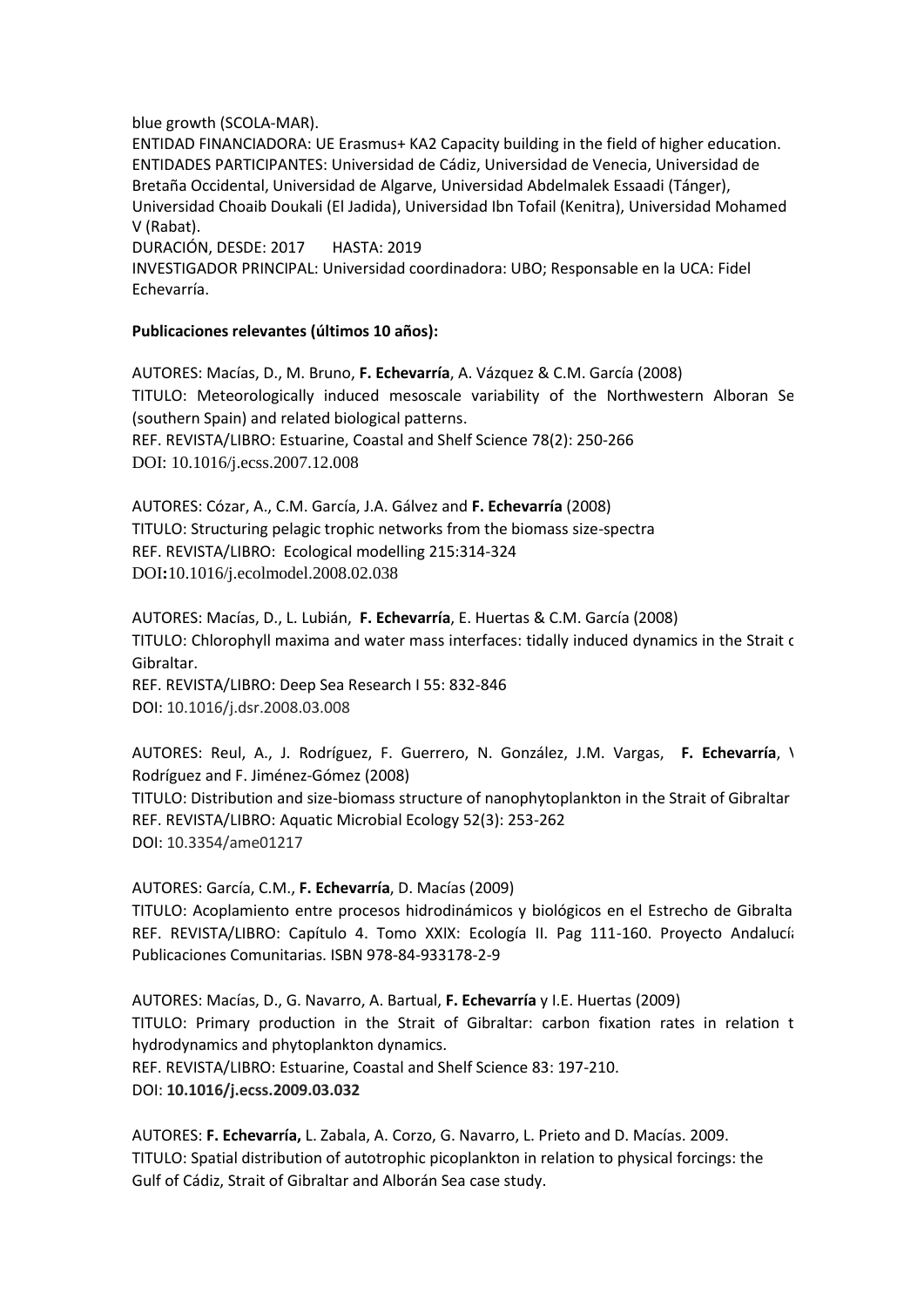Ref. REVISTA/LIBRO: Journal of plankton Research 31(11): 1339-1351. DOI: 10.1093/plankt/fbp070

AUTORES: de la Torriente, A., Quiñones, R. A., Miranda-Urbina,D. A., and **Echevarría, F.** 2010. TITULO: South American sea lion and spiny dogfish predation on artisanal catches of southern hake in fjords of Chilean Patagonia.

REF. REVISTA/LIBRO: ICES Journal of Marine Science, 67: 294-303. DOI: 10.1093/icesjms/fsp235

AUTORES: D. Macías, R. Somavilla, J.I. González-Gordillo & **F. Echevarría**. 2010. TITULO: Physical control on zooplancton distribution pattern at the strait of Gibraltar during an episode of internal wave generation. Marine Ecology Progress Series. 408: 79-95 DOI: 10.3354/meps08566

AUTORES: A. Bartual, D. Macías, A. Gutierrez-Rodriguez, C.M. García & **F. Echevarría**. 2011. TITULO: Transient pulses of primary production generated by undulatory processes in th western sector of the Strait of Gibraltar. Journal of Marine Systems 87:25-36 DOI: 10.1016/j.jmarsys.2011.02.021

AUTORES: Benavides, M., **F. Echevarría**, R. Sánchez-García, N. Garzón, J.I. González-Gordillo. 2012

TITULO: Mesozooplankton community structure during summer months in the Bay of Cádiz. Thalassas 26(2): 103-118.

AUTORES: **F. Echevarría** y A. Caballero. 2012

TITULO: La gestión de proyectos de investigación marina en España durante el VI Plan Nacional de I+D+I (2008-2011). Chronica naturae 2: 5-13.

AUTORES: M. Bruno, J. Chioua, J. Romero, A. Vázquez, D. Macías, C. Dastis, E. Ramírez Romero **F. Echevarría**. , J. Reyes and C.M. García. 2013

TITULO: The importance of submesoscale processes for the exchange of properties through the strait of Gibraltar. Progress in Oceanography 116: 66-79. DOI: 10.1016/j.pocean.2013.06.006

AUTORES: T. S Catala; N. Mladenov; **F. Echevarría**; I. Reche. 2013.

TITULO: Positive trends between salinity and chromophoric and fluorescent dissolved organic matter in a seasonally inverse estuary. Estuarine, Coastal and Shelf Science. Vol 133: 206-216. DOI: 10.1016/j.ecss.2013.08.030

AUTORES: X. Irigoien, T.A. Klevjer, A. Rostad, U. Martínez, G. Boyra, J.L. Acuña, A. Bode, **F. Echevarría**, J.I. González Gordillo, S. Hernández León, S. Agustí, D.L. Aksnes, C.M. Duarte and S. Kaartvedt. 2014

TITULO: Large mesopelagic fish biomass and trophic efficiency in the open ocean. Nature Communications. In press.

DOI:

AUTORES: A. Bartual, N. Arandia-Gorostidi, A. Cózar, S. Morillo-García, M.J. Ortega, M. Vidal, A.M. Cabello, J.I. González Gordillo, **F. Echevarría.** 2014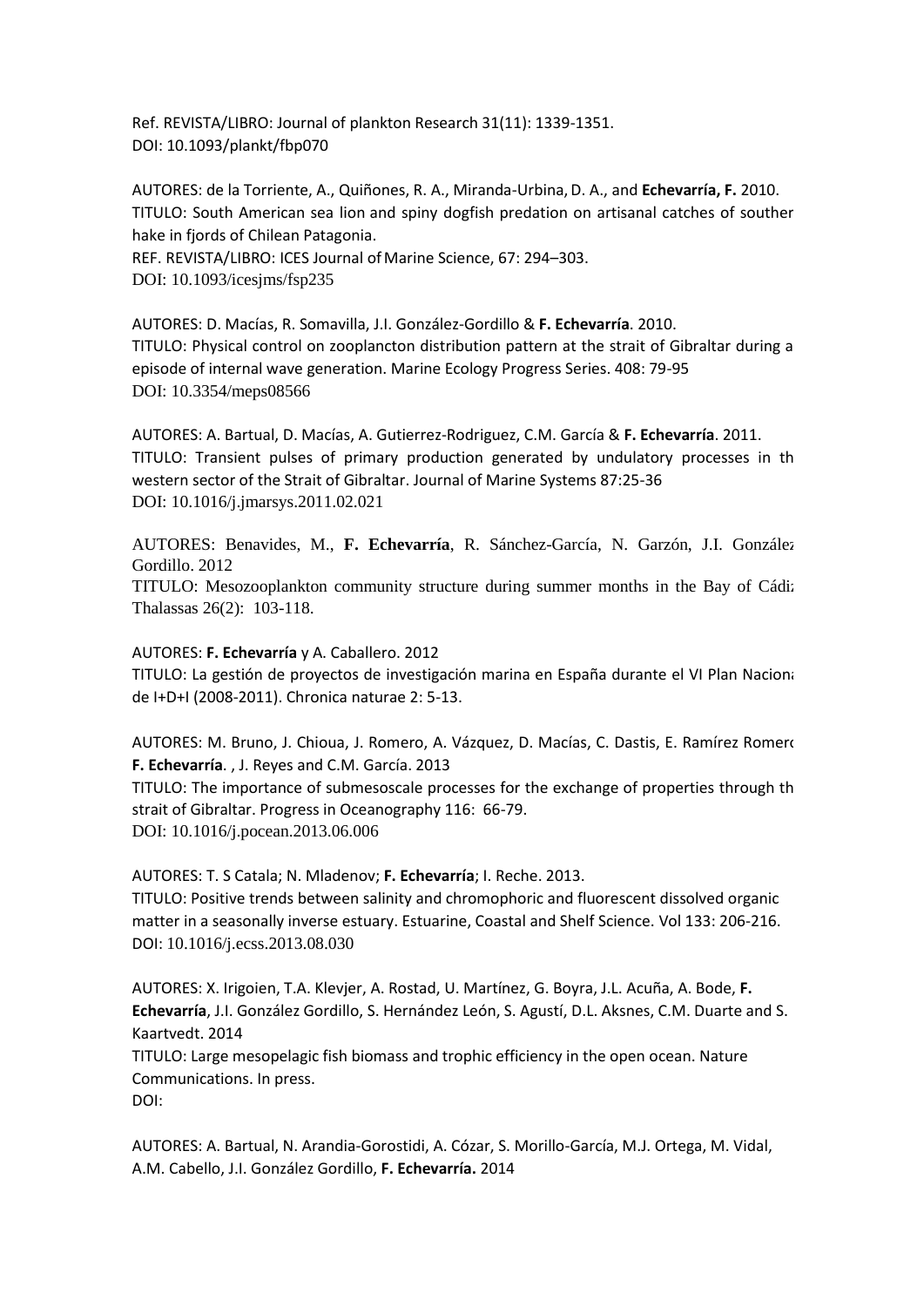TITULO: Polyunsaturated Aldehides in the Atlantic Ocean. Marine drugs, in press DOI:

AUTORES: S. Morillo-García, N. Valcarcel-Pérez, A. Cózar, M.J. Ortega, D. Macías, E. Ramírez-Romero, C.M. García, **F. Echevarría** and A. Bartual. 2014 TITULO: Potential polyunsaturated aldehides in the Starit of Gibraltar under two tidal regimes. Marine drugs, in press DOI:

AUTORES: A. Cózar, **F. Echevarría**, J. Ignacio González Gordillo, X. Irigoien, B. Ubeda, S. Hernández-León, A. Palma, S. Navarro, J. García de Lomas, A. Ruiz, M.L. Fernández Puelles and Carlos M. Duarte. 2014 TITULO: Plastic debris in the open ocean. Proceedings of the natural Academy of Sciences, vol.111, nº 28 DOI: 10.1073/pnas. 1314705111

AUTORES: A. Molina-Ramírez, C. Cáceres, S. Romero-Romero, J. Bueno, J.I. González-Gordillo, X. Irigoien, J. Sostres, A. Bode, C. Monpeán, M-L. Fernández Puelles, **F. Echevarría**, C.M. Duarte and J.L. Acuña. 2015.

TITULO: Functional differences in the allometry of the water, carbon and nitrogen content of gelatinous organisms. Journal of Plankton research 37(5): 989-1000 DOI: 10.1093/plankt/fbv037

AUTORES: A. Cózar, E. Martí, C.M. Duarte, J. García de Lomas, E. Van Sebille, T.J. Ballatore, V.M. Eguiluz, J.I. González-Gordillo, M.L. Pedrotti, **F. Echevarría**, R. Trouble and X. Irigoien. 2017.

TITULO: The arctic ocean as a dead end for floating plastics in the north atlantic branch of the termohaline circulation. Sciences advances Vol. 3, no. 4 DOI: 10.1126/sciadv.1600582

AUTORES: I. Sala, G. Navarro, M. Bolado-Penagos, **F. Echevarría** and Carlos M. García. 2018. TITULO: High Chlorophyll area assessment based on remote sensing observations: the case study of cape Trafalgar. Remote sensing *10*(2), 165 DOI: [10.3390/rs10020165](https://doi.org/10.3390/rs10020165)

## **N° DE SEXENIOS: 4 (último sexenio en Diciembre 2013)**

**ORCID:** orcid.org/0000-0002-2662-5506

## **INFORMACIÓN ADICIONAL**

- **-** Director de la Escuela Internacional de Doctorado en Estudios del Mar (EIDEMAR). Desde Enero 2013.
- **-** Coordinador General del Campus de Excelencia Internacional del Mar (CEIMAR). Desde Enero 2014 hasta Febrero 2017.
- **-** Miembro del grupo de expertos "Skills and Career development in the Blue Economy", European Commission, DG Mare (2016-2019)
- **-** Presidente del comité asesor científico-técnico de FLOTPOL (Unidad mixta CSIC-